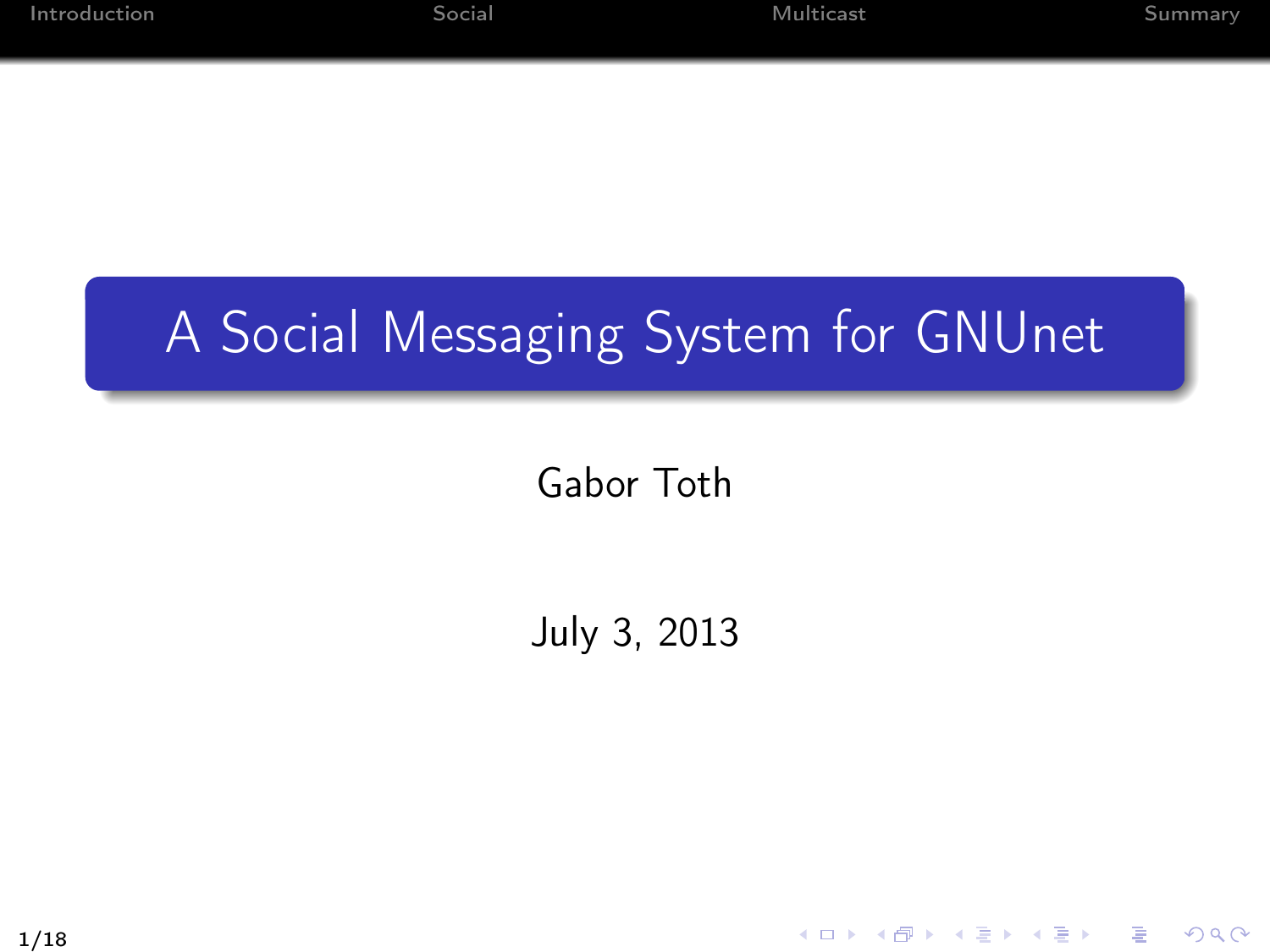# Design goals

A social messaging system, which is

- scalable
- extensible
- <span id="page-1-0"></span>• end-to-end encrypted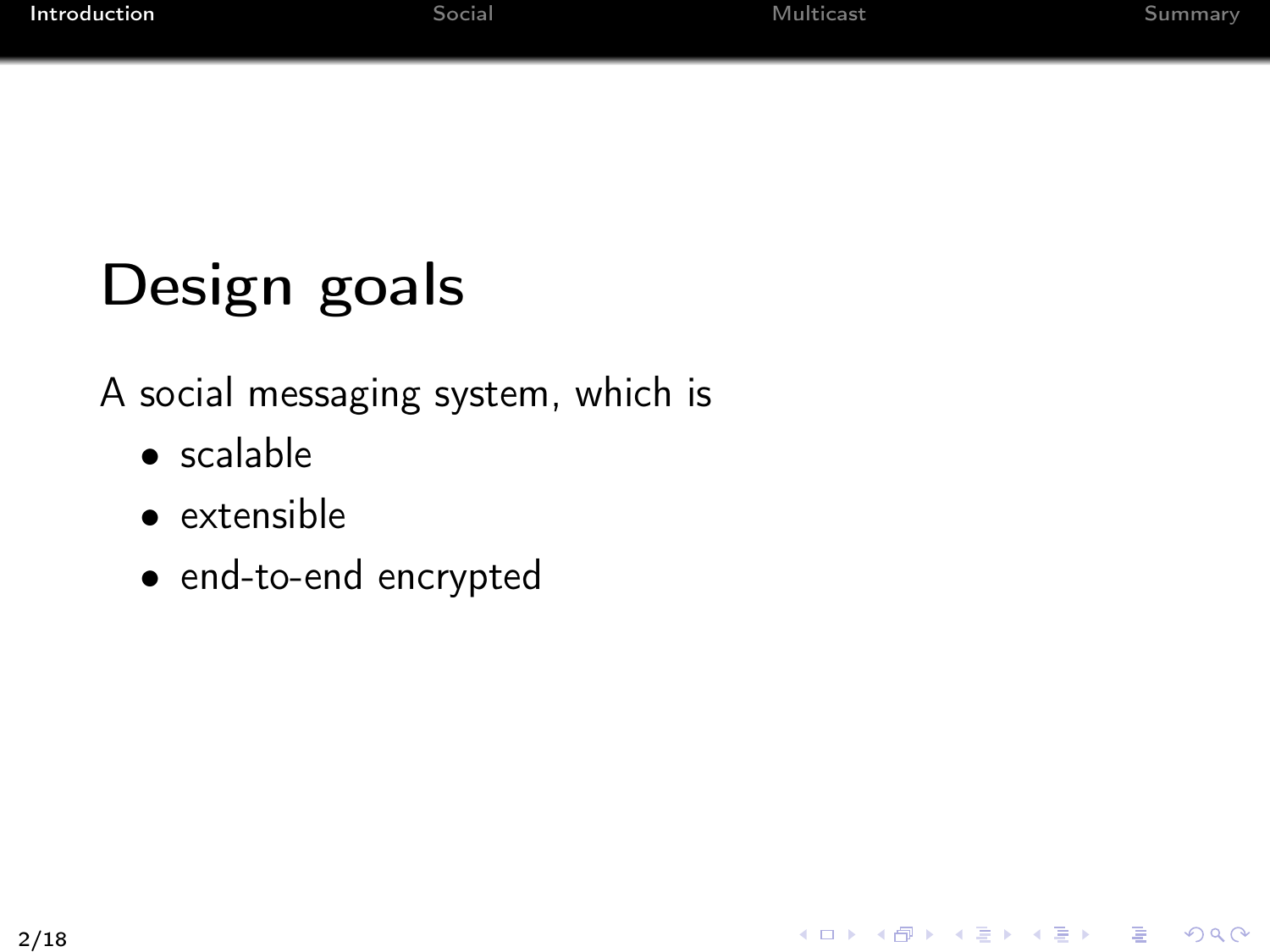## Federated systems

- e.g. XMPP, OStatus
- they only provide link-level encryption
- servers see all communication
- large providers see much of the traffic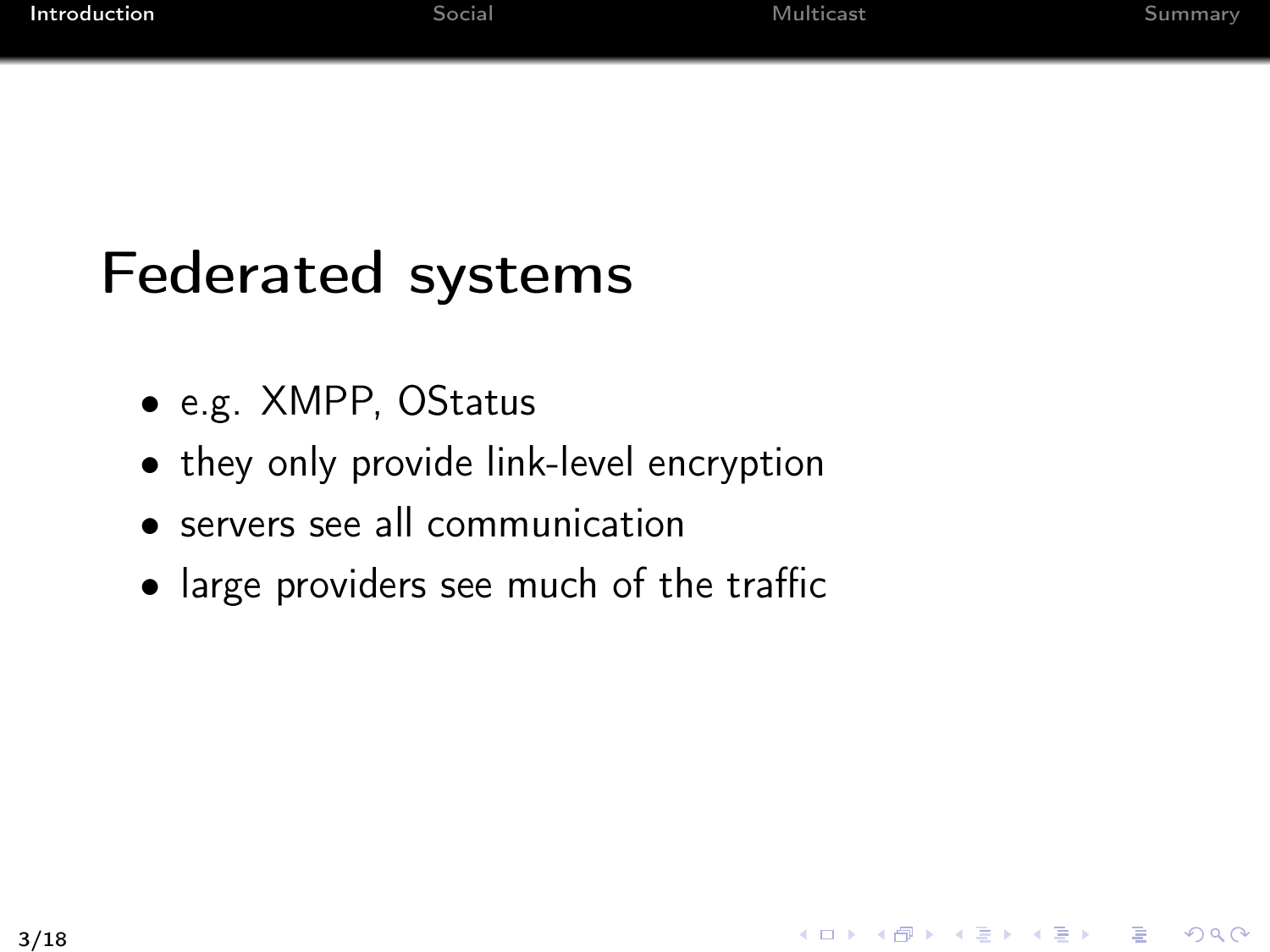## **GNUnet**

- GNU's Framework for Secure Peer-to-Peer Networking
- encrypted communication between peers
- GADS: GNU's Alternative Domain System, offers PKI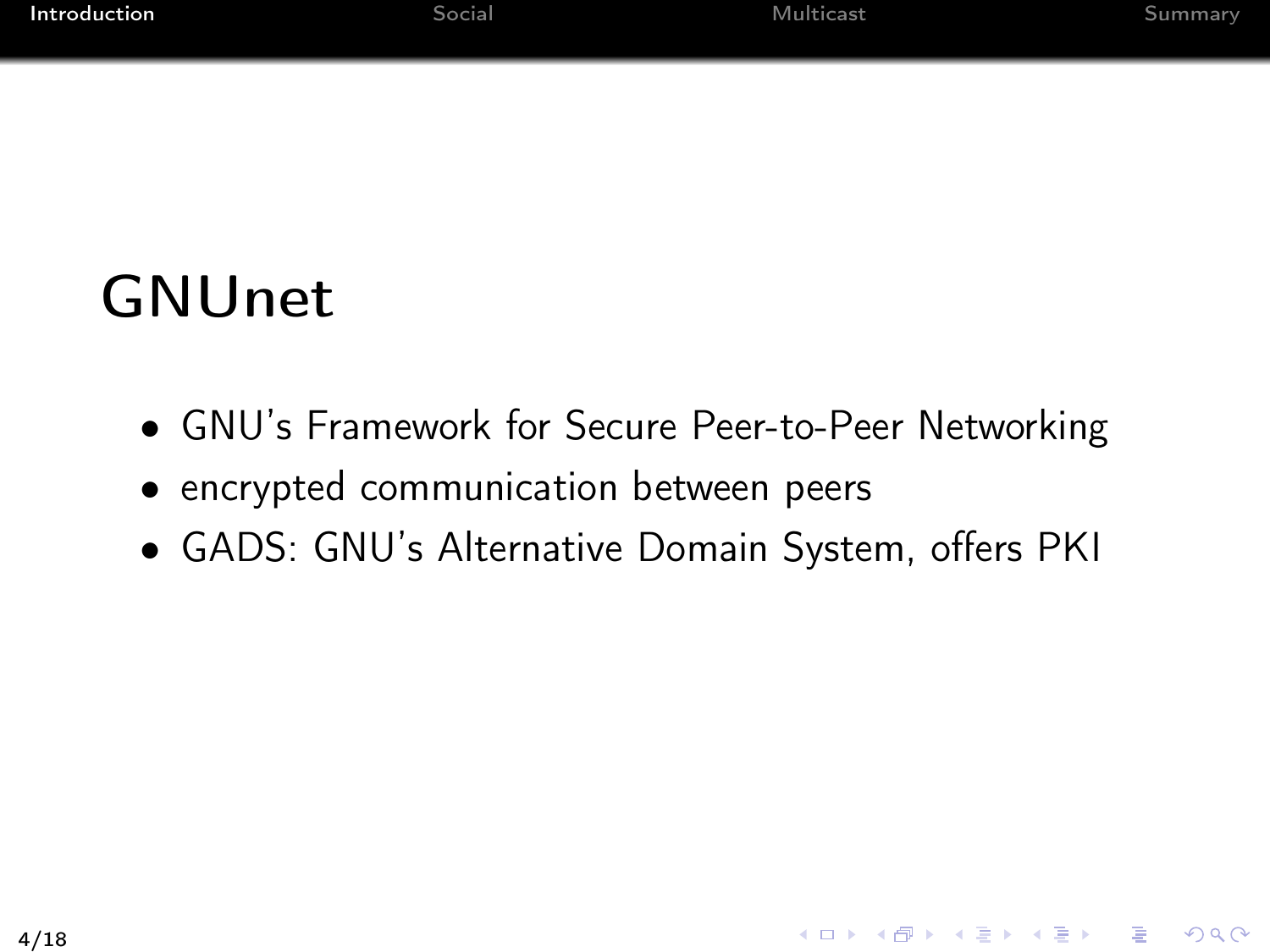## Social network model

- Users can have multiple pseudonyms
- <span id="page-4-0"></span>• Each hosting multiple places, where guests can enter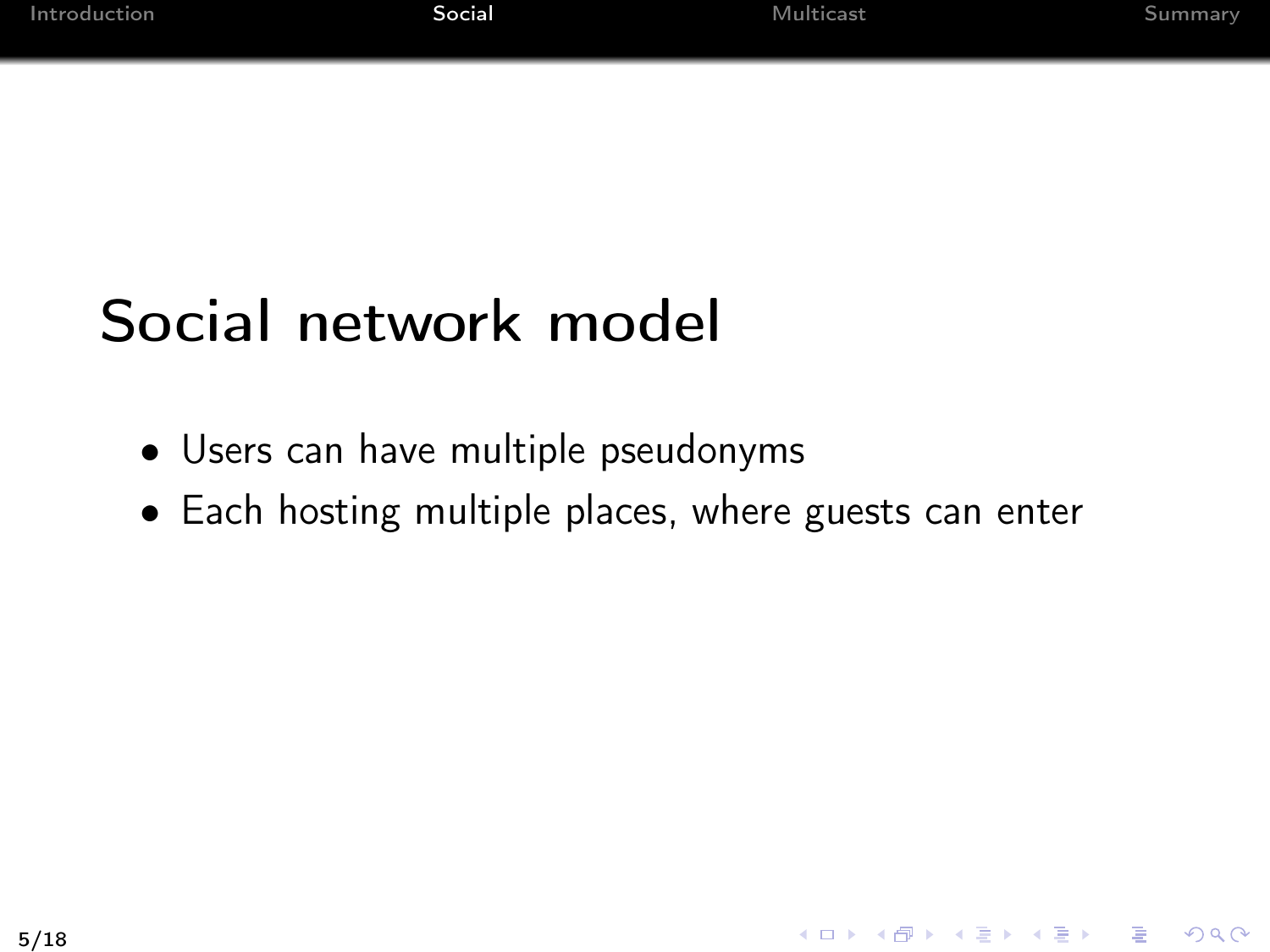

K ロ ▶ K @ ▶ K 결 ▶ K 결 ▶ ○ 결 ○  $2990$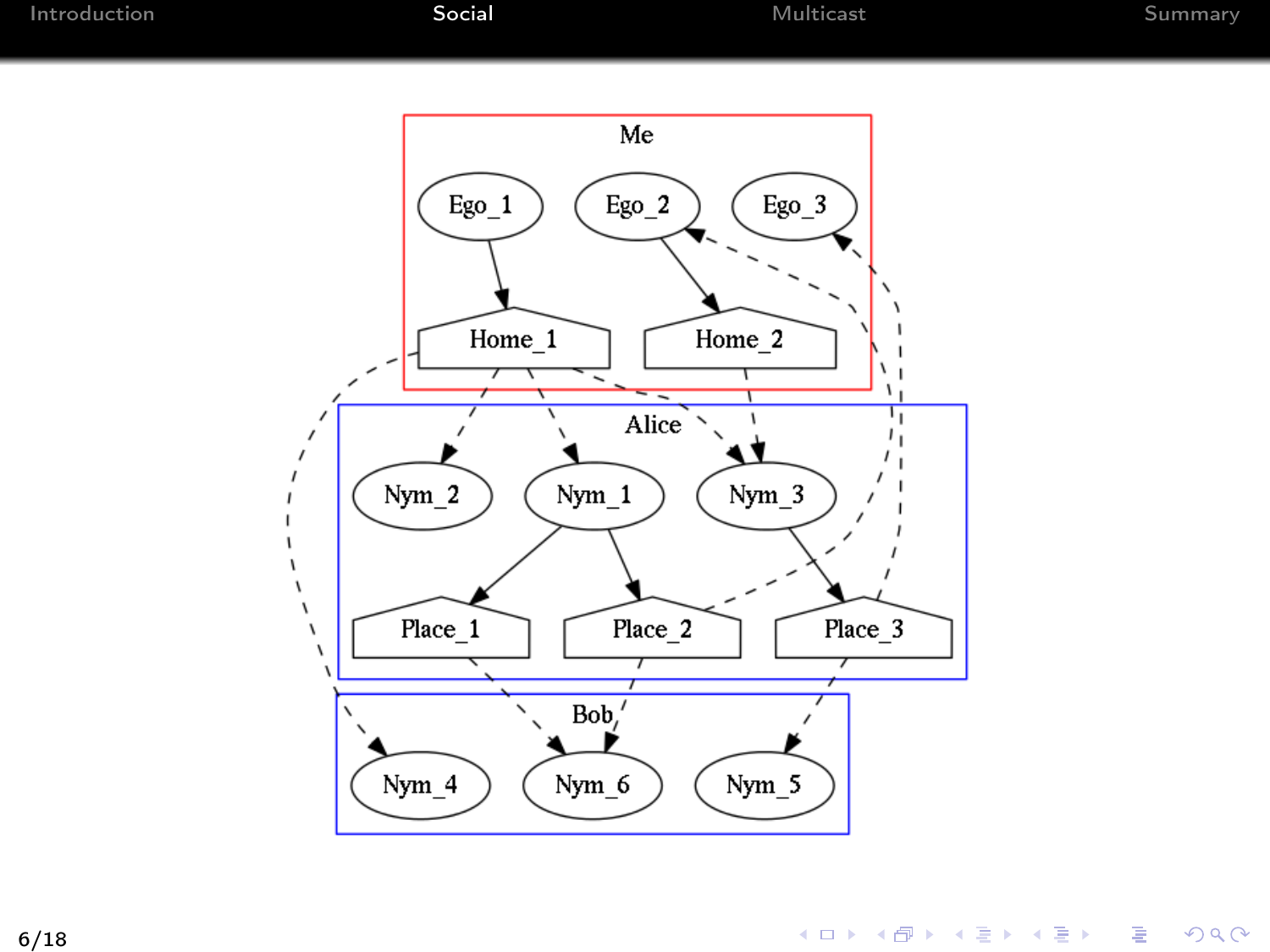## Identities

- Pseudonyms and places are identified by an ECC key pair
- GADS zone for each pseudonym
- the zone is published in the DHT under  $H(Nym_{\text{sub}})$
- the zone is signed by the pseudonym
- PLACE record type for pointing to places
- empty label  $(+)$  points to a place for initial contact

+ PLACE 
$$
H(PlaceA_{pub})
$$
  
tech PLACE  $H(PlaceB_{pub})$   
 music PLACE  $H(PlaceC_{pub})$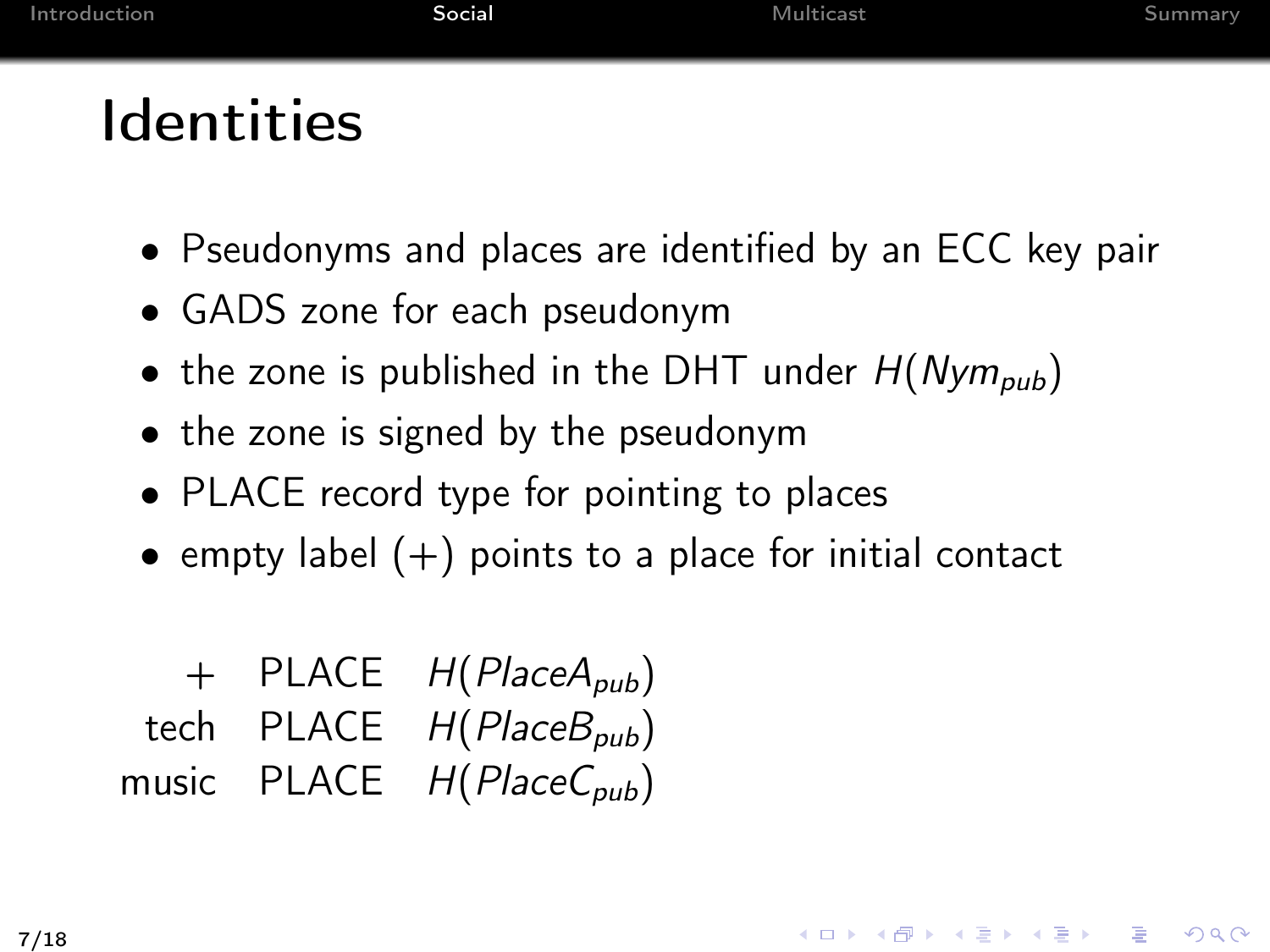#### Place

- one-to-many messaging model
- host sends messages to guests
- guest can send requests to host
- hosts decorate their homes
- history stored locally
- applications handle method calls
- messages use the PSYC syntax

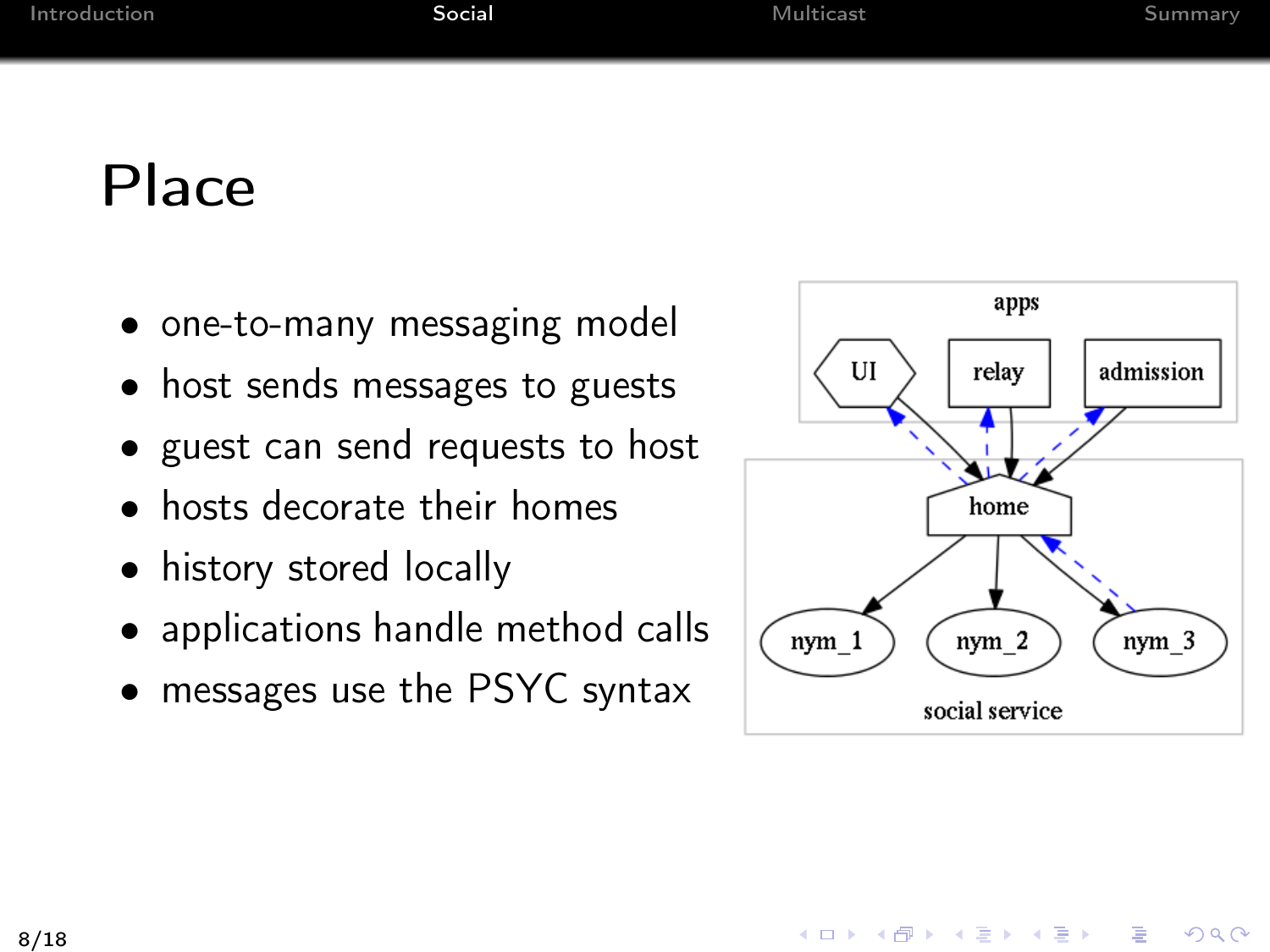## PSYC syntax

- extensible syntax and semantics
- method is mandatory, state ops and body are optional

```
: _volume 100
_message_public_shout
Hello ,
world !
```

```
= _location_city Amsterdam
= _location_country Netherlands
_notice_profile_location
```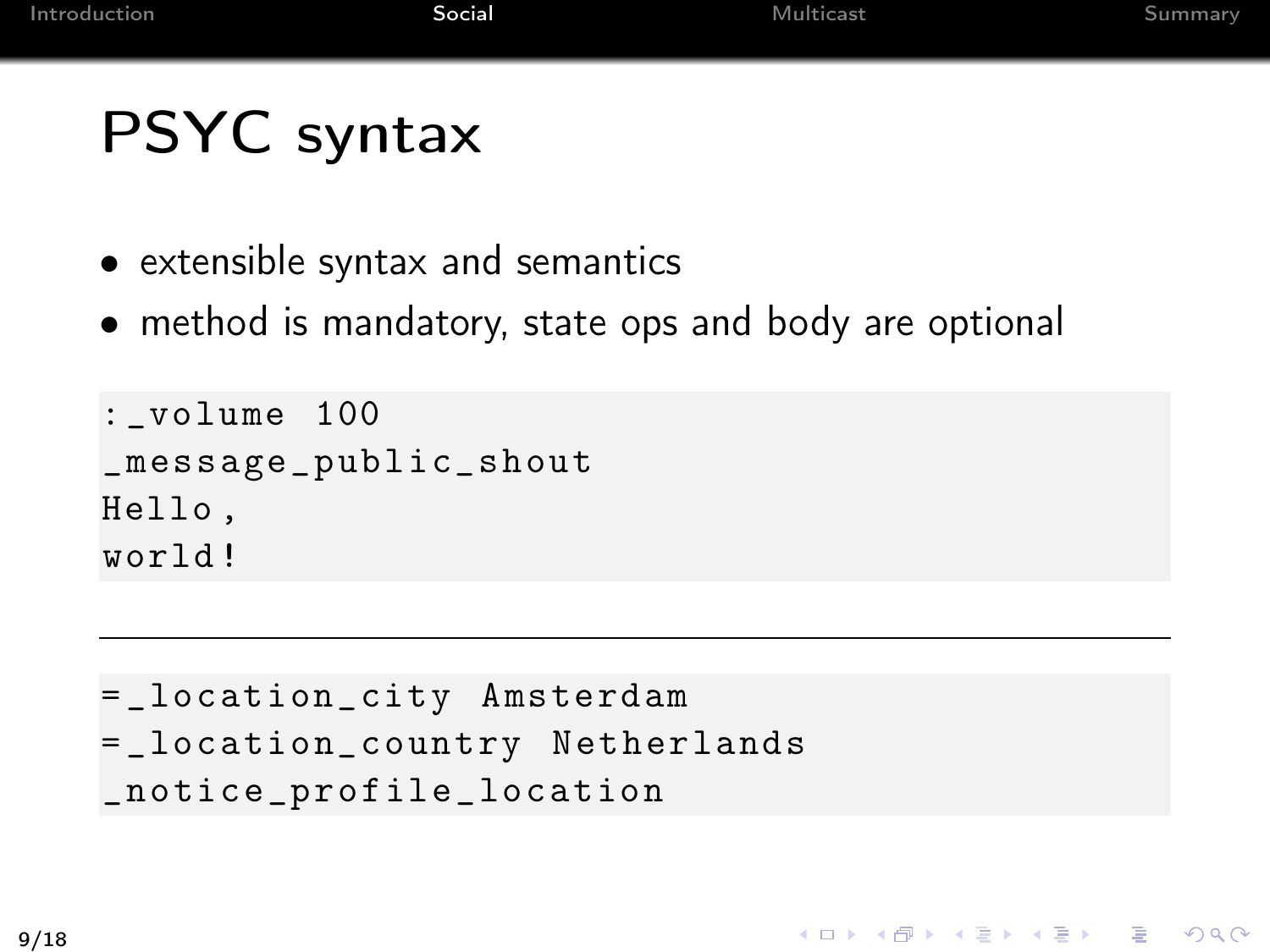#### Multicast service

- a place is modelled as a multicast group
- origin: multicast messages originate from here
- group members are peers, no pseudonyms at this level
- messages are signed with the place's key



<span id="page-9-0"></span>K ロ > K 레 > K 코 > K 코 > 『코 → 이익(^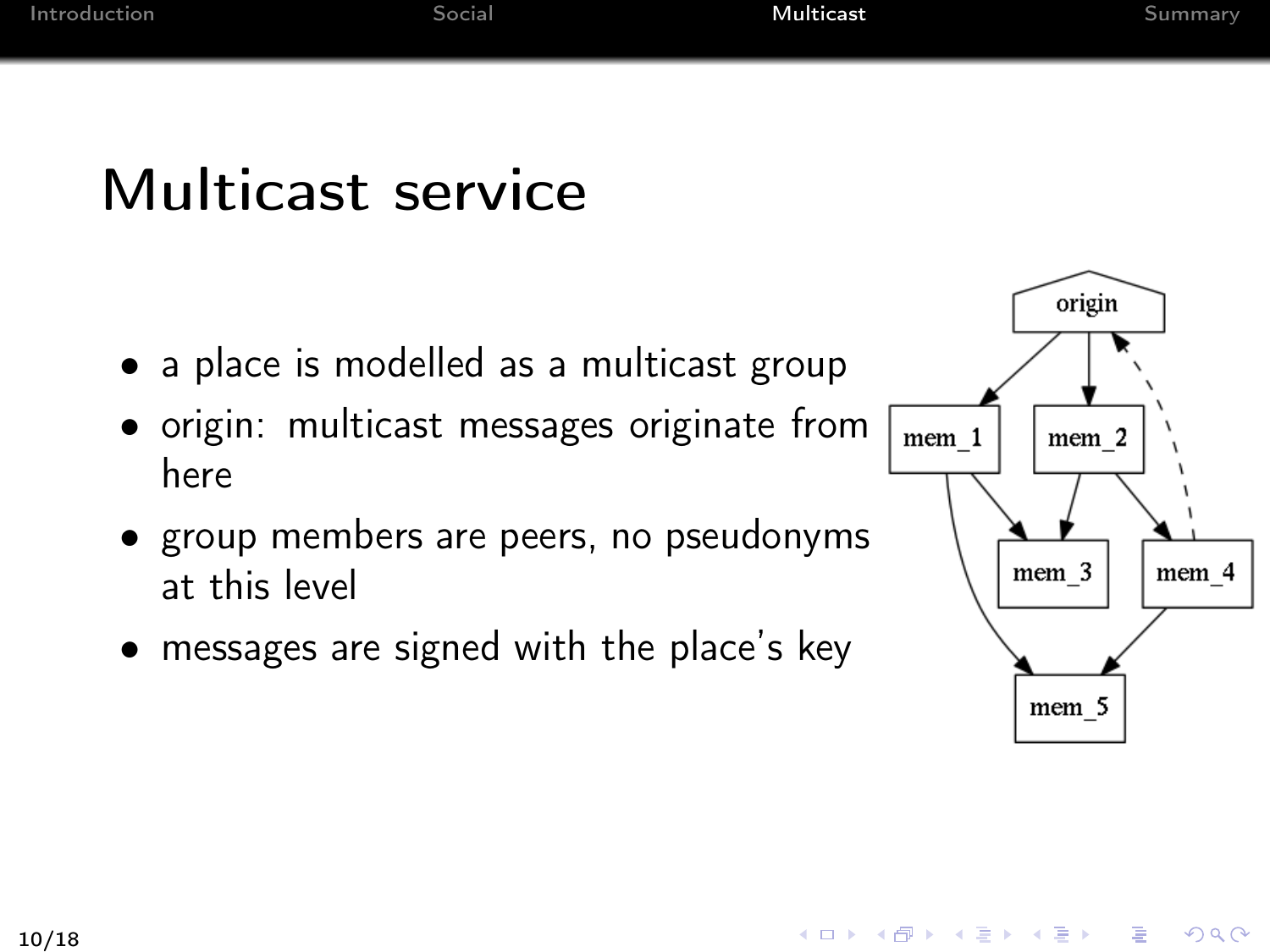# Joining a multicast group

- place to origin mapping:  $H(PLACE_{pub}) \rightarrow H(PEER_{pub})$ , signed with  $PLACE<sub>priv</sub>$
- look up peer of origin and send a join request there
- join request answered by application layer
- if admitted, the peer receives a list of other group members to connect, and starts receiving messages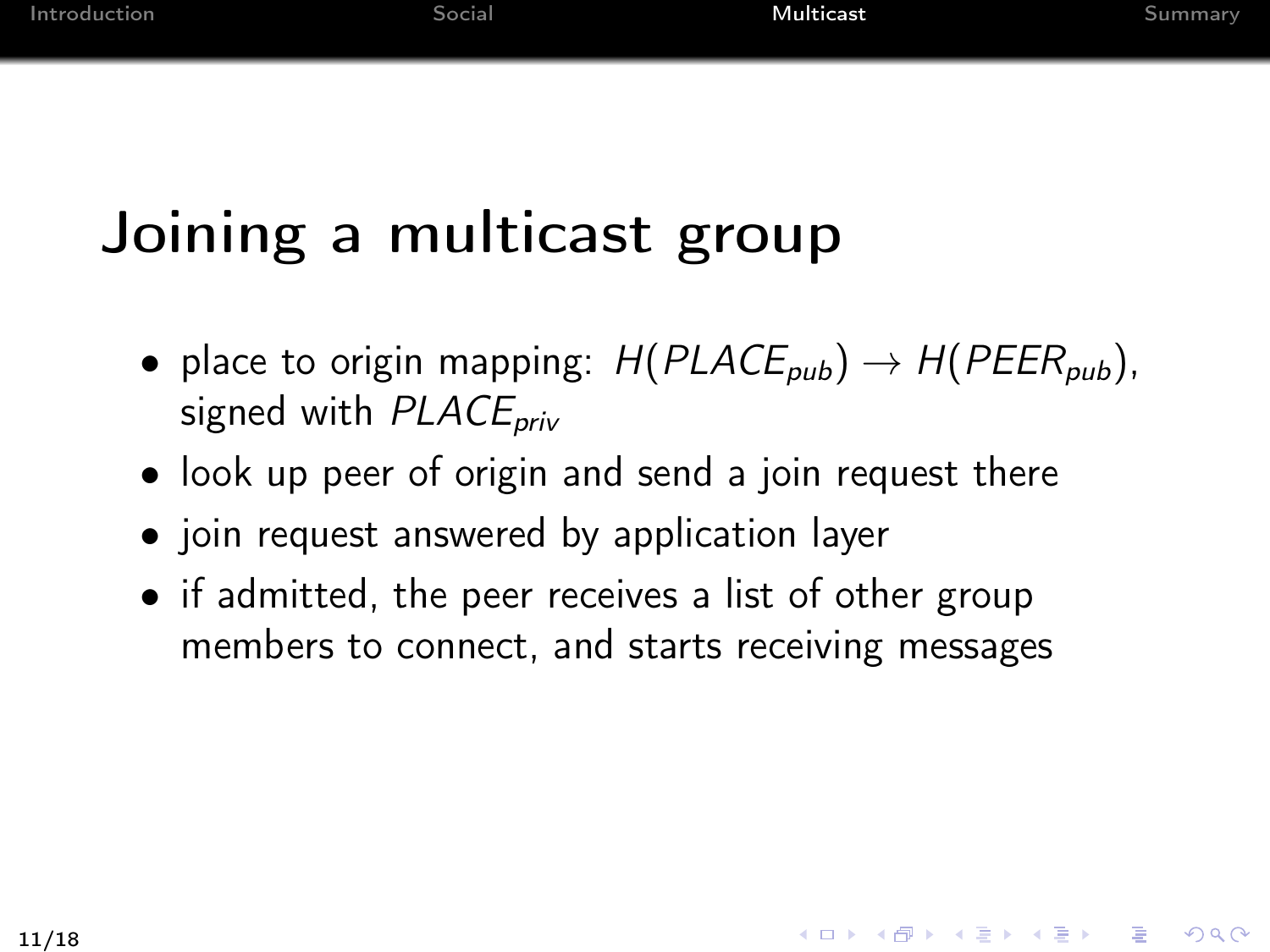# Replay

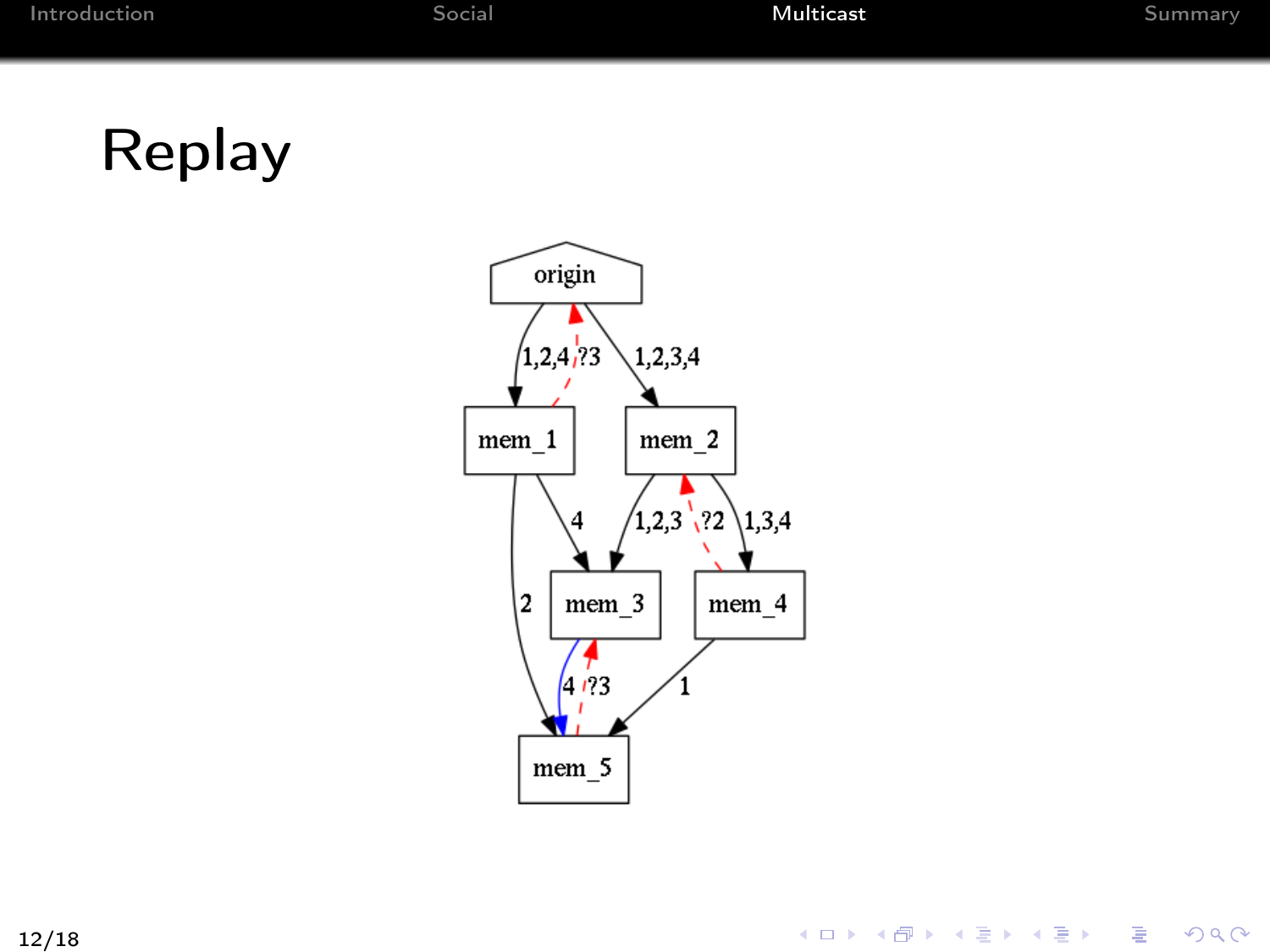# **Confidentiality**

- replay only those messages, which the requester could have seen
- store join/leave events
- group generation: incremented when a member leaves
- members are trusted that they only forward messages to the intended recipients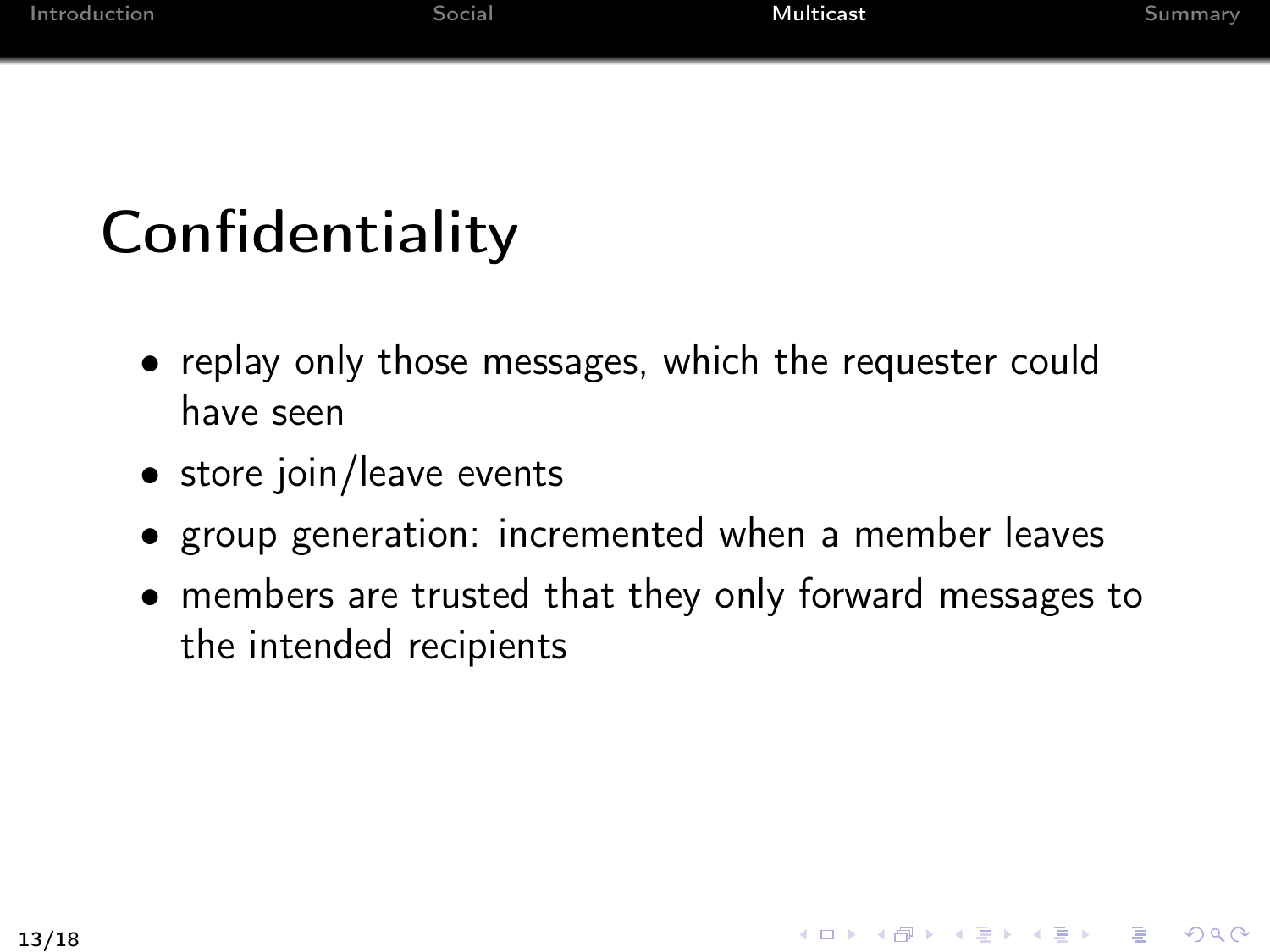#### Group generation



#### K ロ ▶ K @ ▶ K 할 ▶ K 할 ▶ → 할 → 9 Q @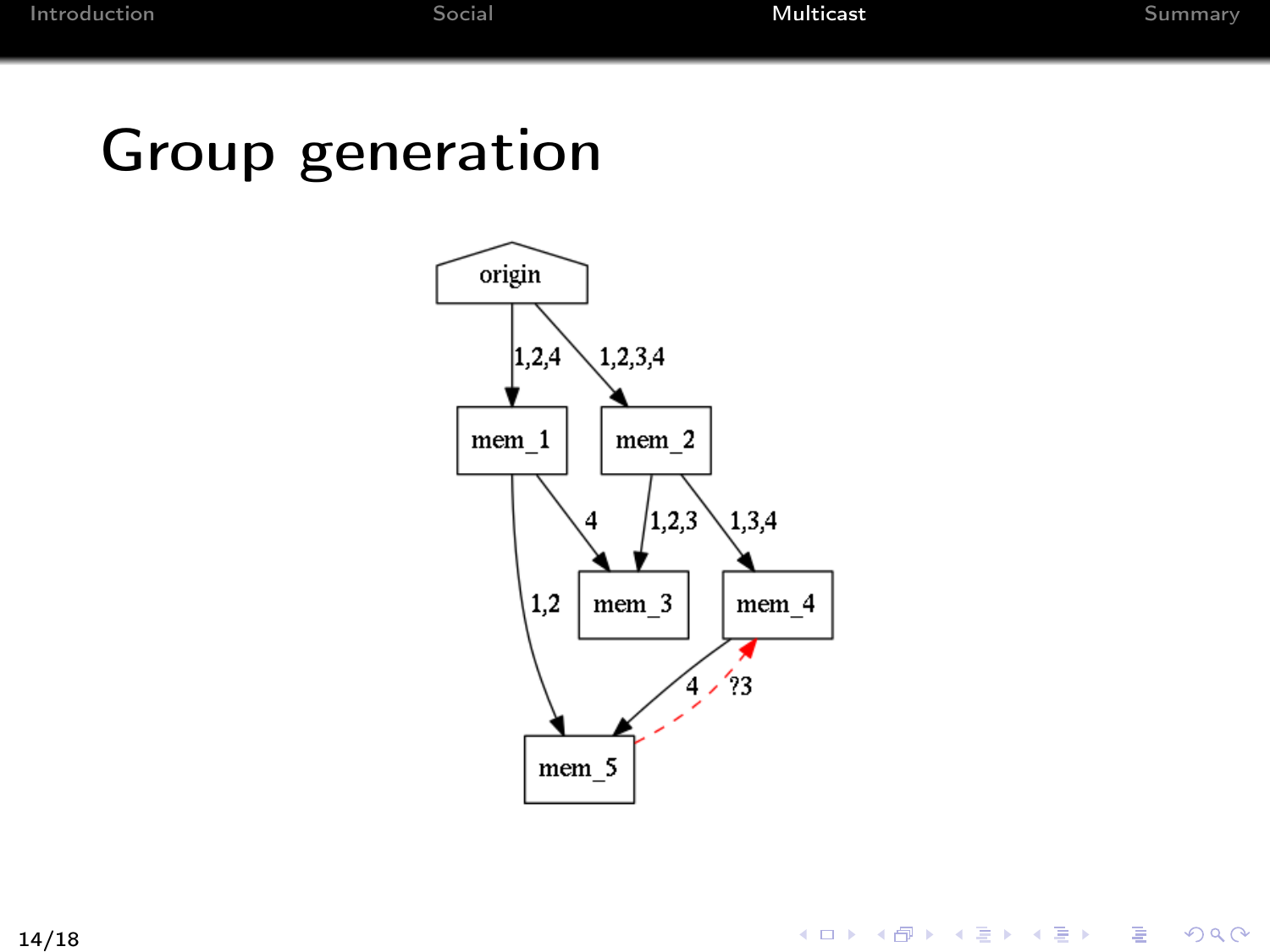<span id="page-14-0"></span>KID KADIK KEIK EI ONG

# Components of the system

- Applications
- Social: social network model, try-and-slice
- PSYC: parse PSYC syntax and perform state operations
- PSYCstore: message history, state, membership
- Multicast: messaging and replay in multicast groups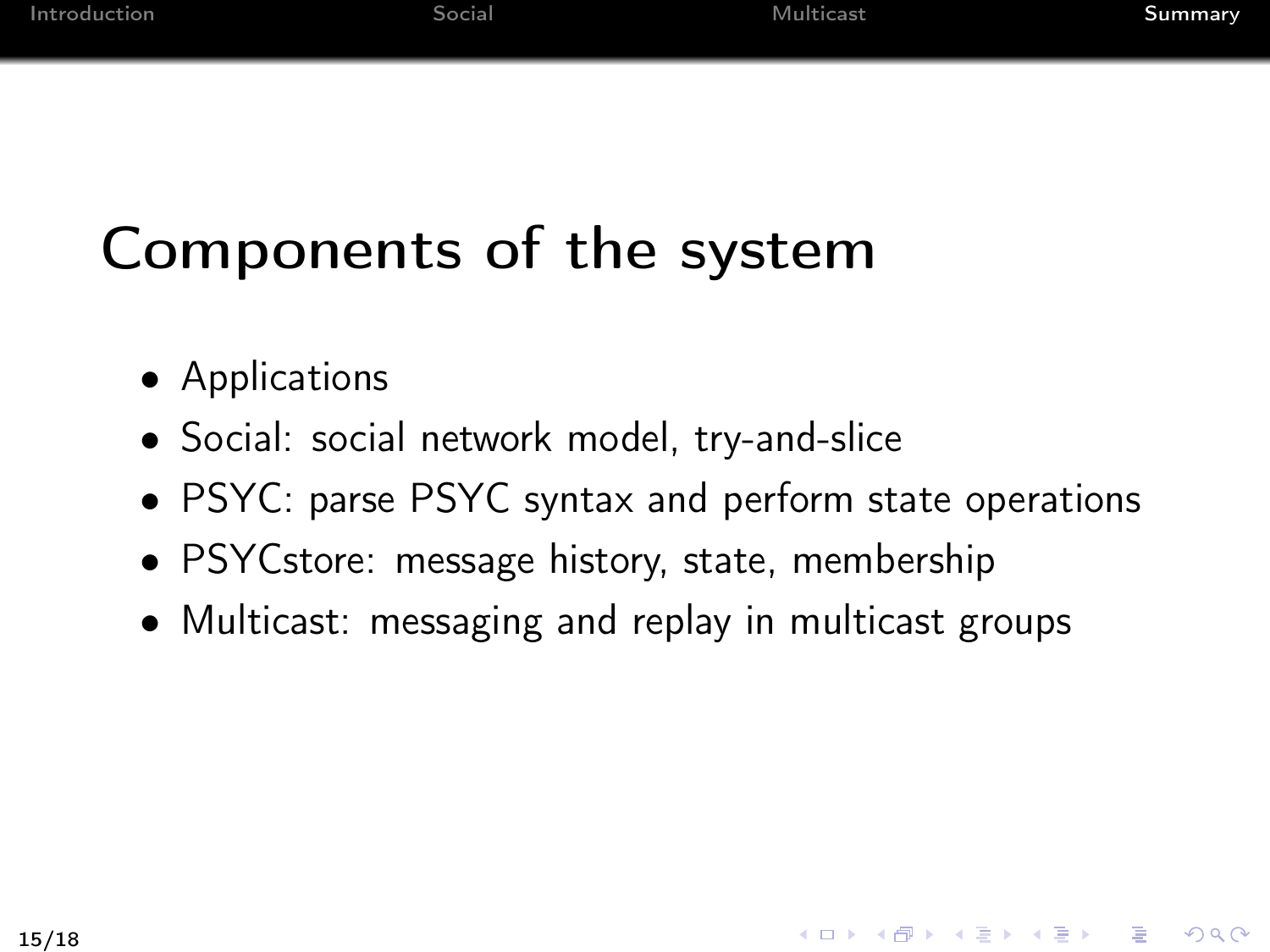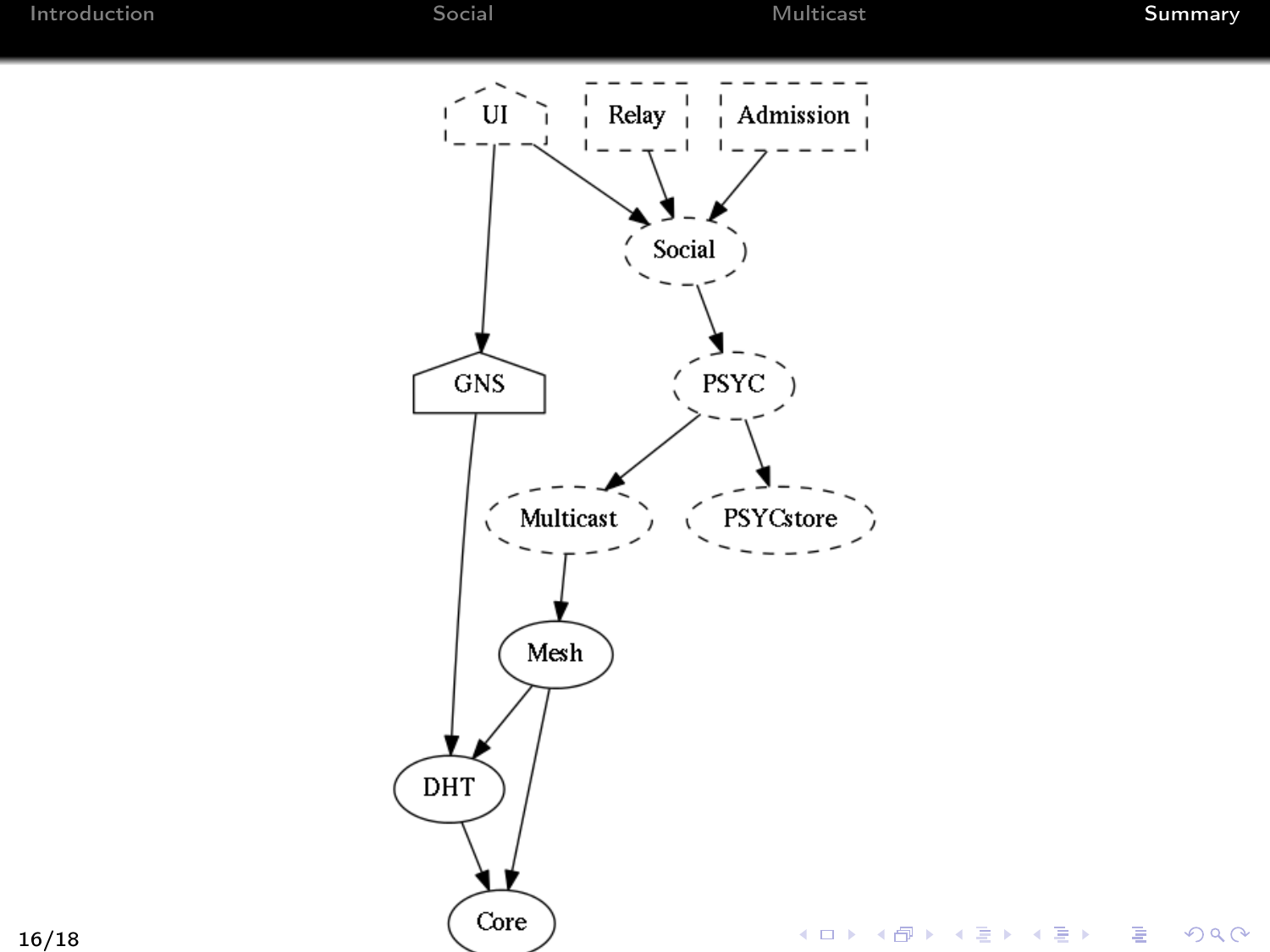K ロ > K 레 > K 코 > K 코 > 『코 → 이익(^

# Summary

- scalability through multicast message delivery
- availability: local storage of messages
- extensibility provided by the PSYC syntax
- ECC keys for nyms & places
- GADS for naming